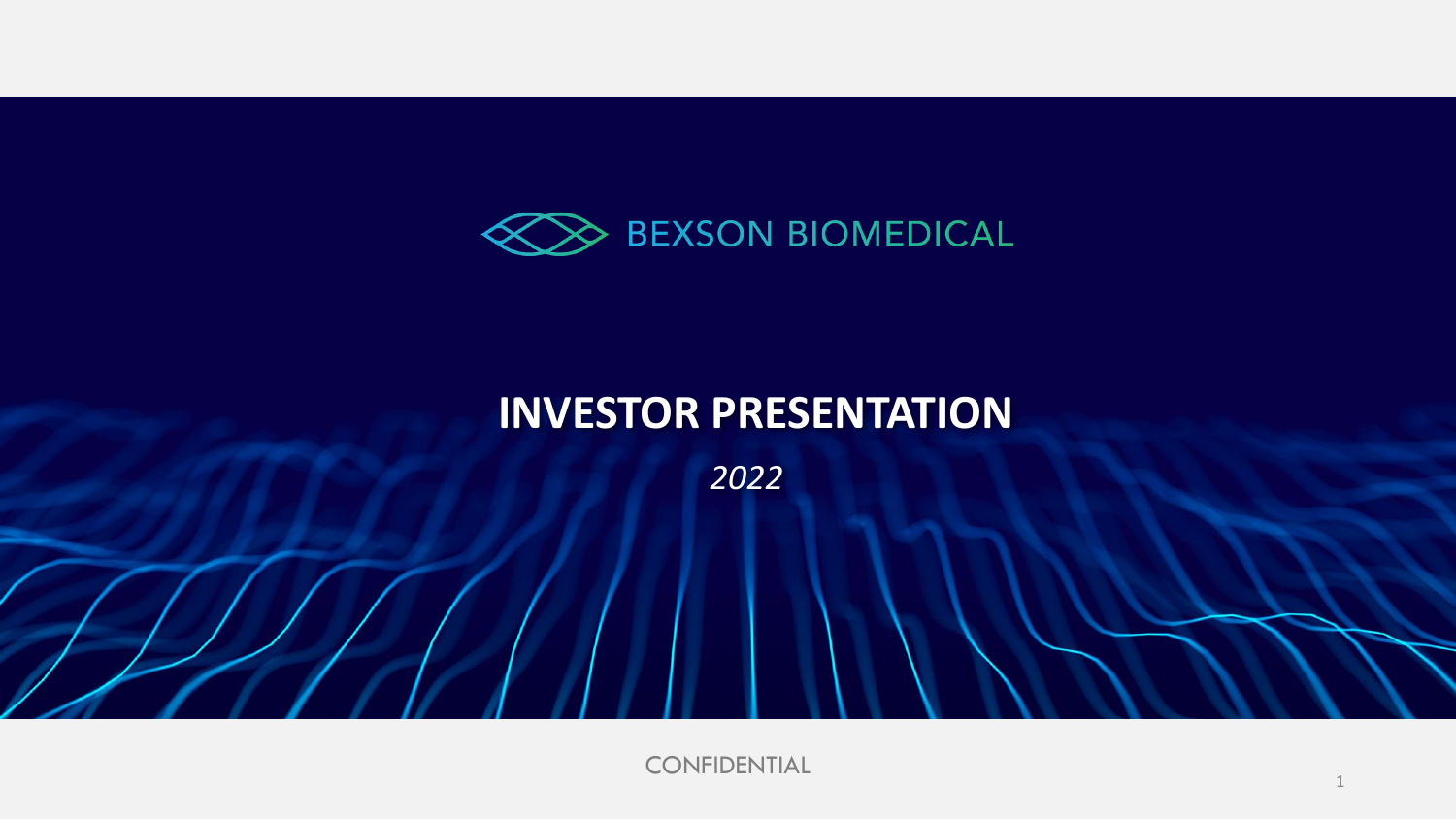#### **CONFIDENTIAL**



This communication contains statements that constitute 'forward-looking' statements within the meaning of the Private Securities Litigation Reform Act of 1995. Forward-looking statements include, but are not limited to, statements regarding our plans, objectives, intentions, beliefs, expectations and assumptions or future events, performance or results of performance, as well as other statements that are not necessarily historical facts. You are cautioned that these forward-looking statements are only predictions and are not guarantees of future performance and involve risks and uncertainties. Our actual results may differ materially from those described in our forward-looking statements due to various factors, including research and development progress and outcomes, competition, market factors, general economic conditions and other factors described above. We do not intend to update or revise any forward-looking statements, whether because of new information, future events or otherwise.

This communication contains market data related to our business and industry. Such market data includes projections that are based on a number of assumptions. If any of our assumptions prove to be incorrect, our actual results may significantly differ from our projections based on these assumptions. The assumptions we have used in making these statements are those we believe are reasonable and most significant to the projections as of the date of this communication. To the extent that our assumptions and other assumed events do not materialize, our actual results may vary substantially from the projected operating and financial information, including our projected financial statements, performance or results, contained in this communication.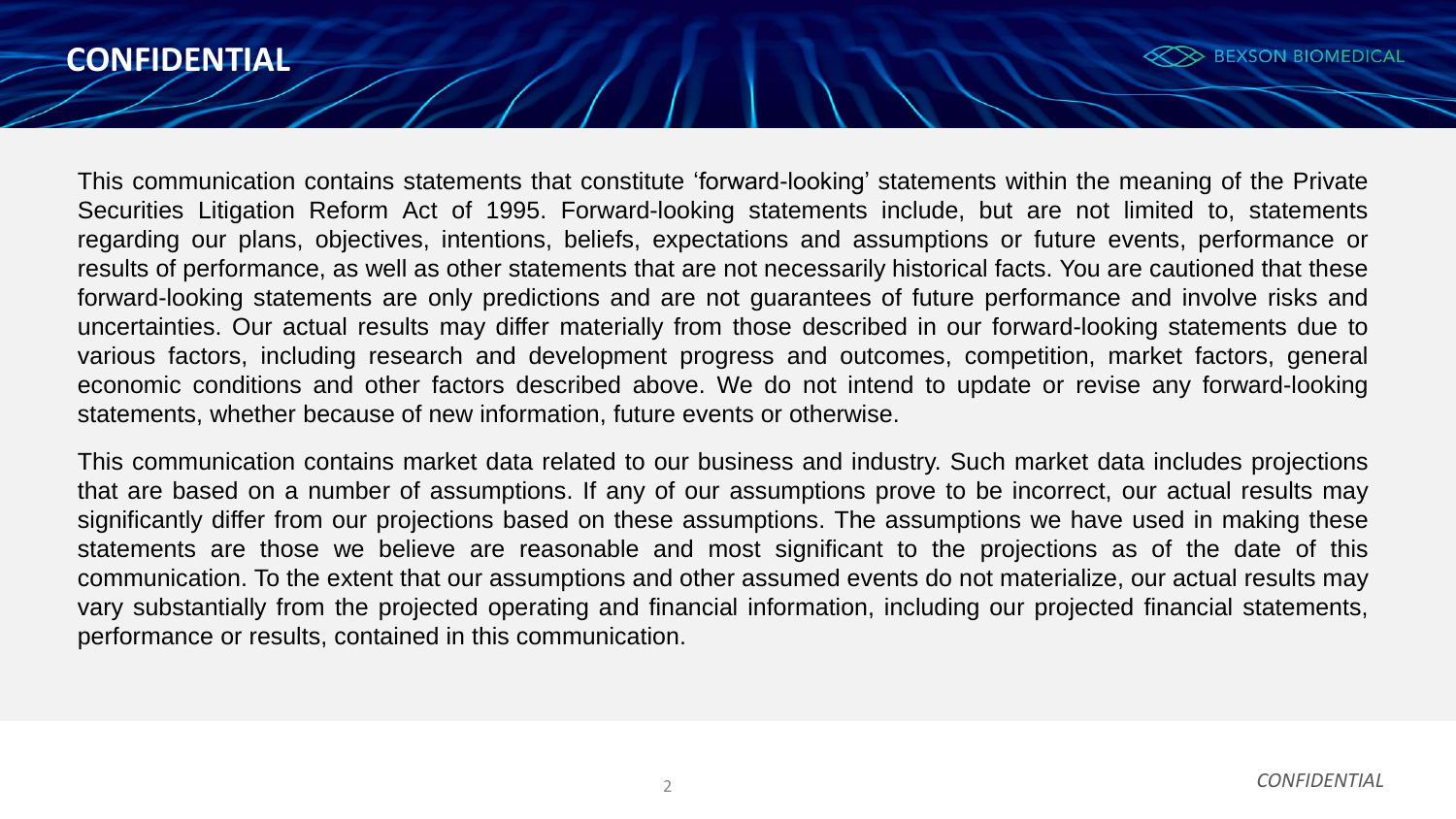#### **BEXSON BIOMEDICAL**



We are a biopharmaceutical company focused on existing small molecules for **subcutaneous** delivery solutions

We have developed a proprietary technology platform to disrupt the **\$189B(1)** injectable market and enable home health

Lead therapy of **Ketamine** to alleviate reliance on opioids for pain management and address mental health indications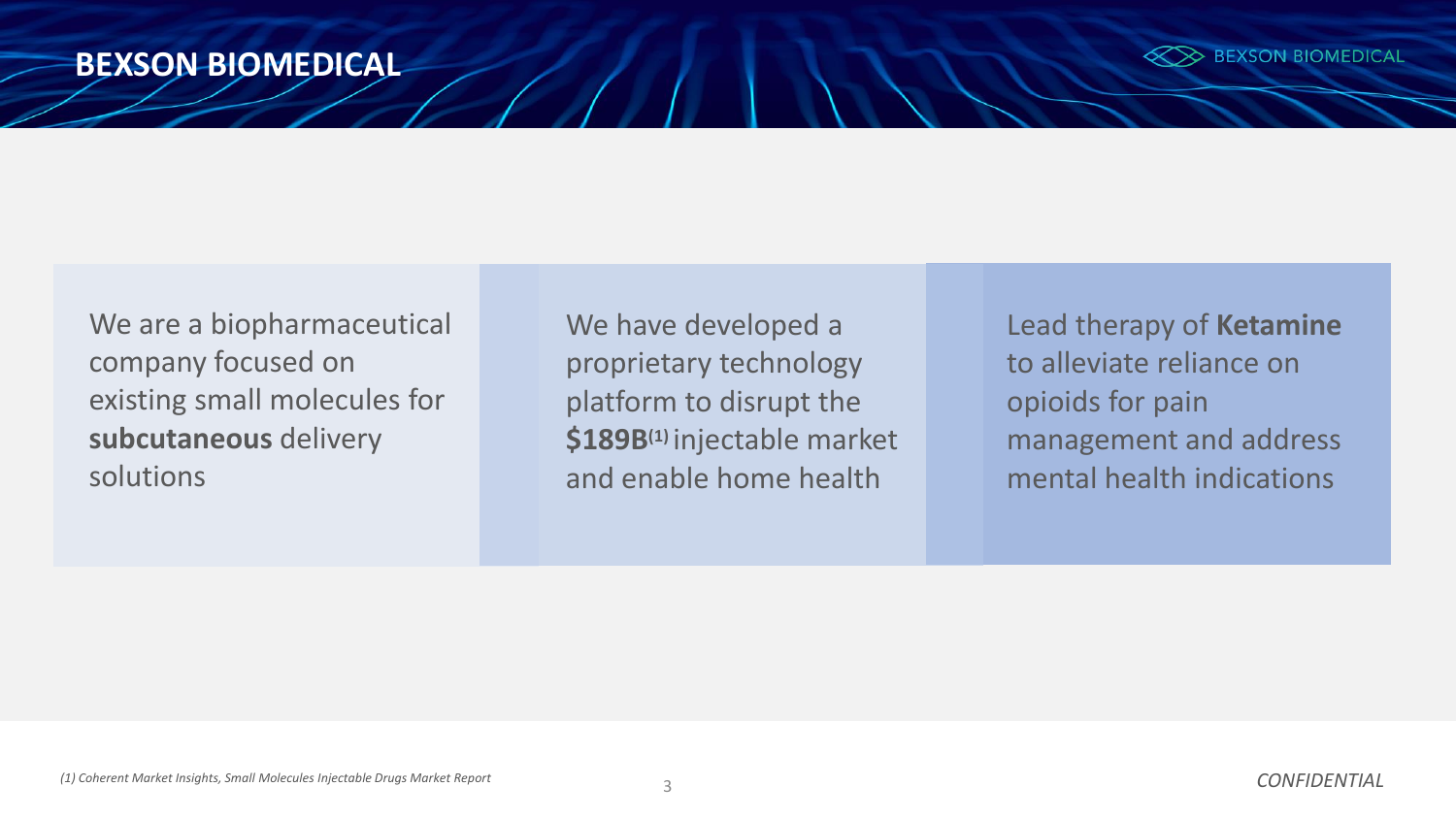#### **BEXSON BACKGROUND**



Bexson started on belief **Ketamine** is an essential medicine underutilized for pain management & mental health indications

Needed to solve for more effective and efficient **delivery** of Ketamine to achieve broader adoption

**SubQ** would be ideal delivery if could solve for historically associated difficulties

Bexson patented 7-valence salt technology **solved** for SubQ delivery challenges with Ketamine

Realized Bexson tech could be applied to broad classes of ionizable small molecules to **disrupt** \$189B(1) small molecule injectable market Moving from IV to SubQ would create a new paradigm for **home health** solutions of small molecule therapies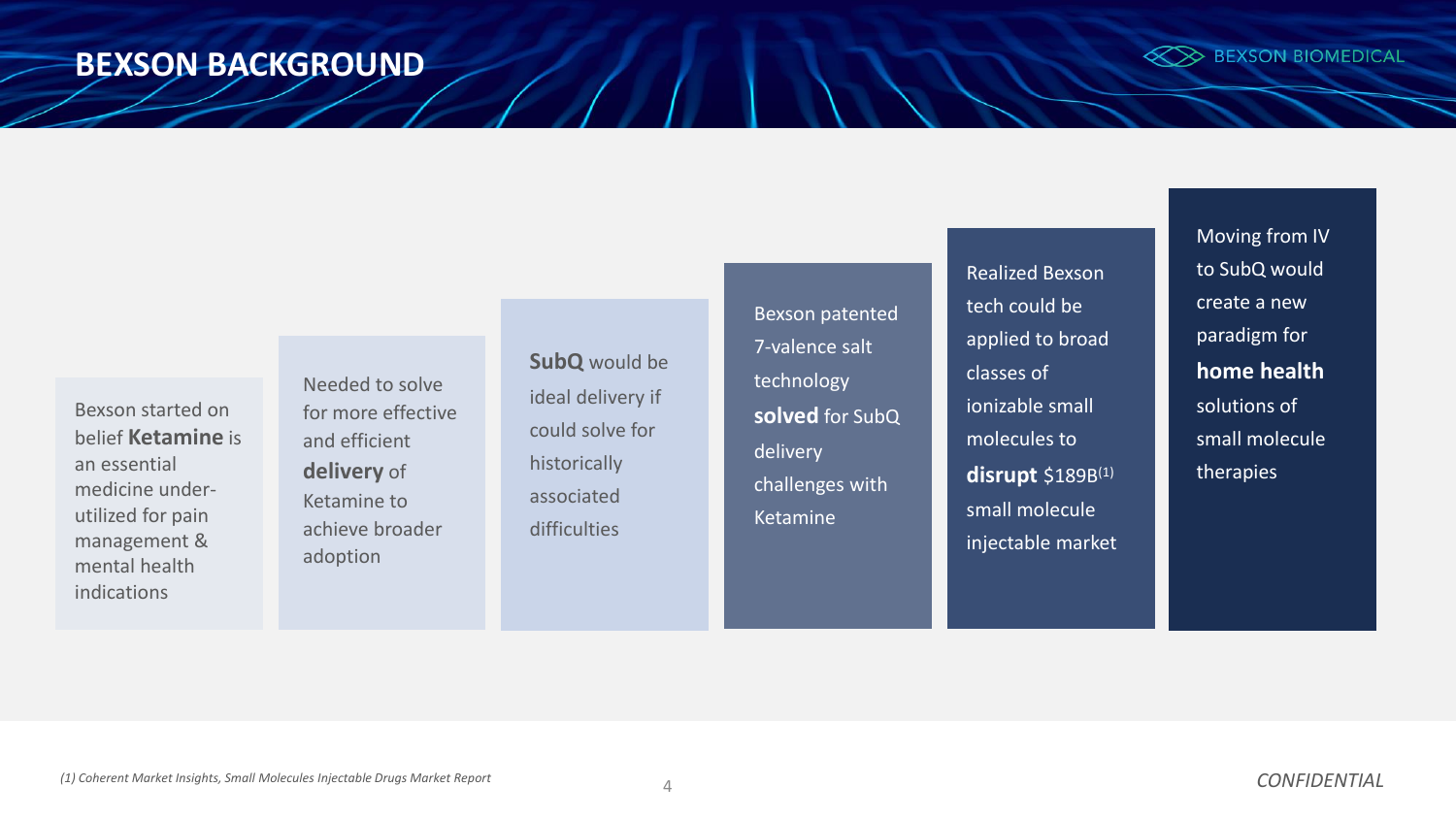### **STATE OF SMALL MOLECULE DELIVERY**

 $\gg$  BEXSON BIOMEDICAL

Many molecules delivered IV where kinetic control is required

IV solves for low oral bioavailability, GI side-effects and short half-life

IV treatment is expensive, high procedural burden, uncomfortable & delivered in hospital or clinic only

SubQ is preferred by patients and less expensive than IV

SubQ rarely utilized due to poor tissue tolerance, insufficient concentration, little ability for patterned dosing and lack of delivery solutions

Analog success moving from IV to SubQ

IV to SubQ for **biologics** drove \$132B(1) market for SubQ delivery

Halozyme (NASDAQ: HALO) provides delivery tech. for biologics allowing SubQ delivery - \$6.5B market cap.

#### **Primary Small Molecule Therapeutics**

| Chemotherapy            | Anticoagulants    |
|-------------------------|-------------------|
| Antibiotics             | Anticonvulsants   |
| <b>Muscle Relaxants</b> | <b>Antivirals</b> |
| Pain management         |                   |



#### *(1) Statista, Projected Global Subcutaneous Biologics market*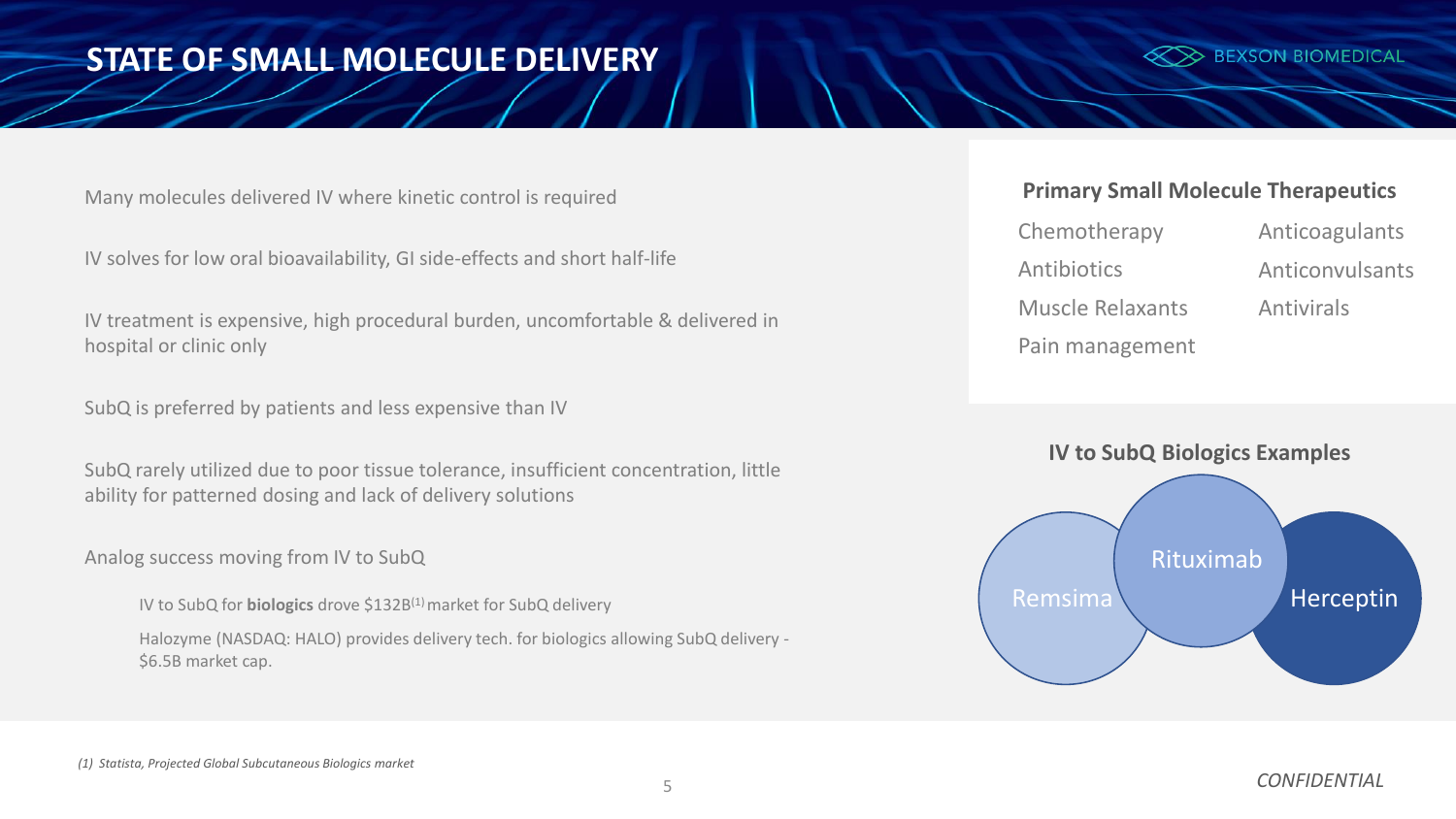### **BEXSON TECHNOLOGY**



**Little innovation** for the delivery of IV small molecules

Bexson utilizes existing small molecules with known safety & efficacy

Proprietary technology combines cyclodextrin acid with free-base API creating 7-valence salt

New formulation tech allows attunement to osmolality and pH while maintaining high potency & solubility - necessary for SubQ

Combining Bexson tech with its exclusive, wearable delivery device provides full solution for SubQ delivery & home health solutions

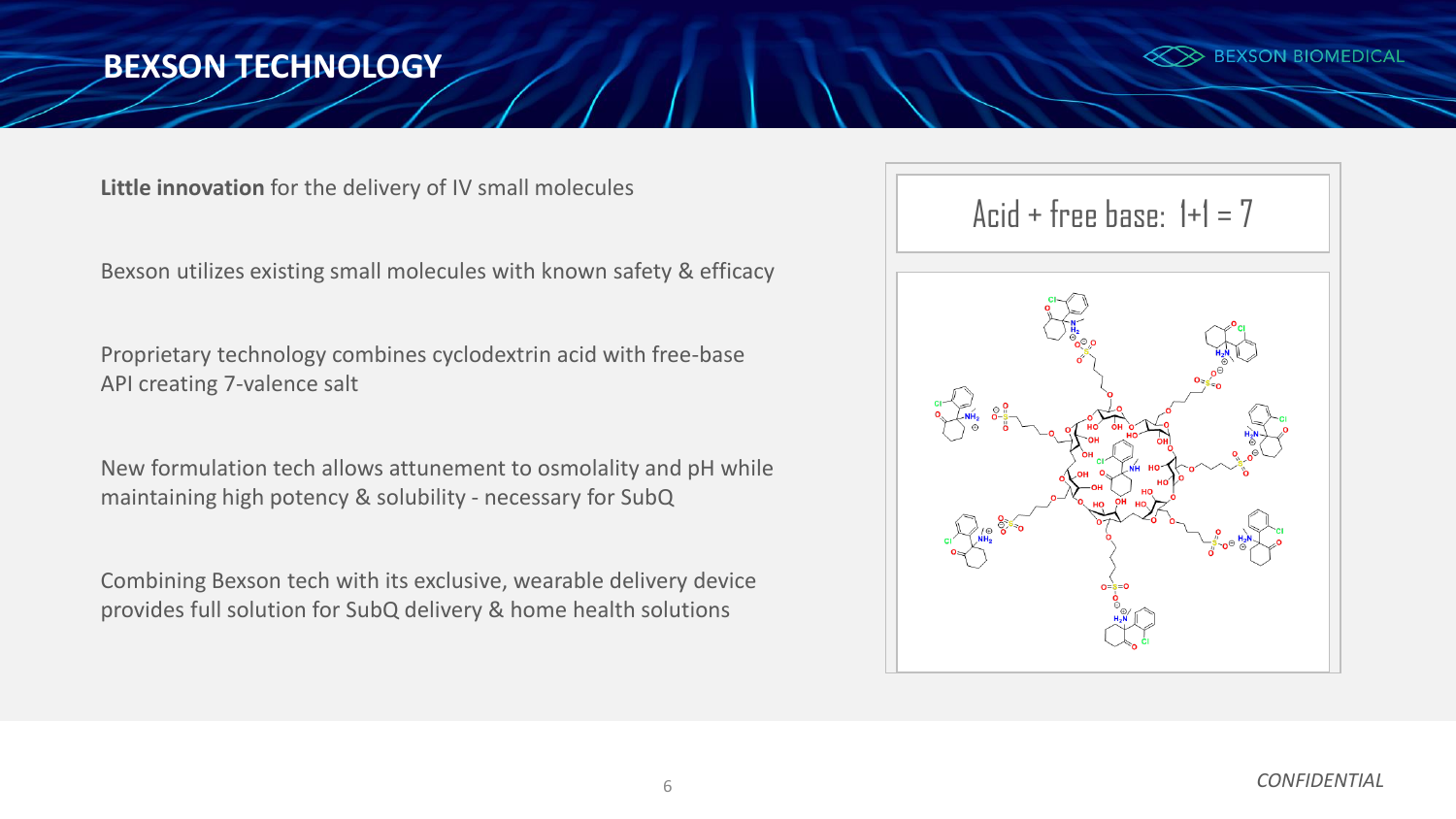## **MOLECULAR PLATFORM DEVELOPMENT**





*Ketamine* **NMDA antagonist**



*5-MAPB* **benzofurans**

*5-IAI* **aminoindane**





*Sumatriptan*





**triptan** 



**opioid antagonist**



*N,N-Dimethyltryptamine* **tertiary tryptamine**



*Mescaline* **phenylethylamine**

*3-MMC* **cathinone**

*Tigecycline* **antibiotic**



*3-FMA*

*Nicotine* **pyridine + pyrrolidine**

**substituted amphetamine**



*Dextromethorphan* **D-rotary opioid**



**local anesthetic**



*5-MeO-Dimethyltryptamine* **substituted tryptamine** 



*2F-DCK* **Sub-arylcyclohexamine**



*Caspofungin* **anti-fungal**



*DCK* **arylcyclohexamine**



*Morphine*



**µ-opioid agonist**





Technology can be applied to broad variety of small molecules with an ionizable nitrogen

Technology validated across multiple drug classes and therapeutic areas

Feasibility performed on 25+ small molecules to date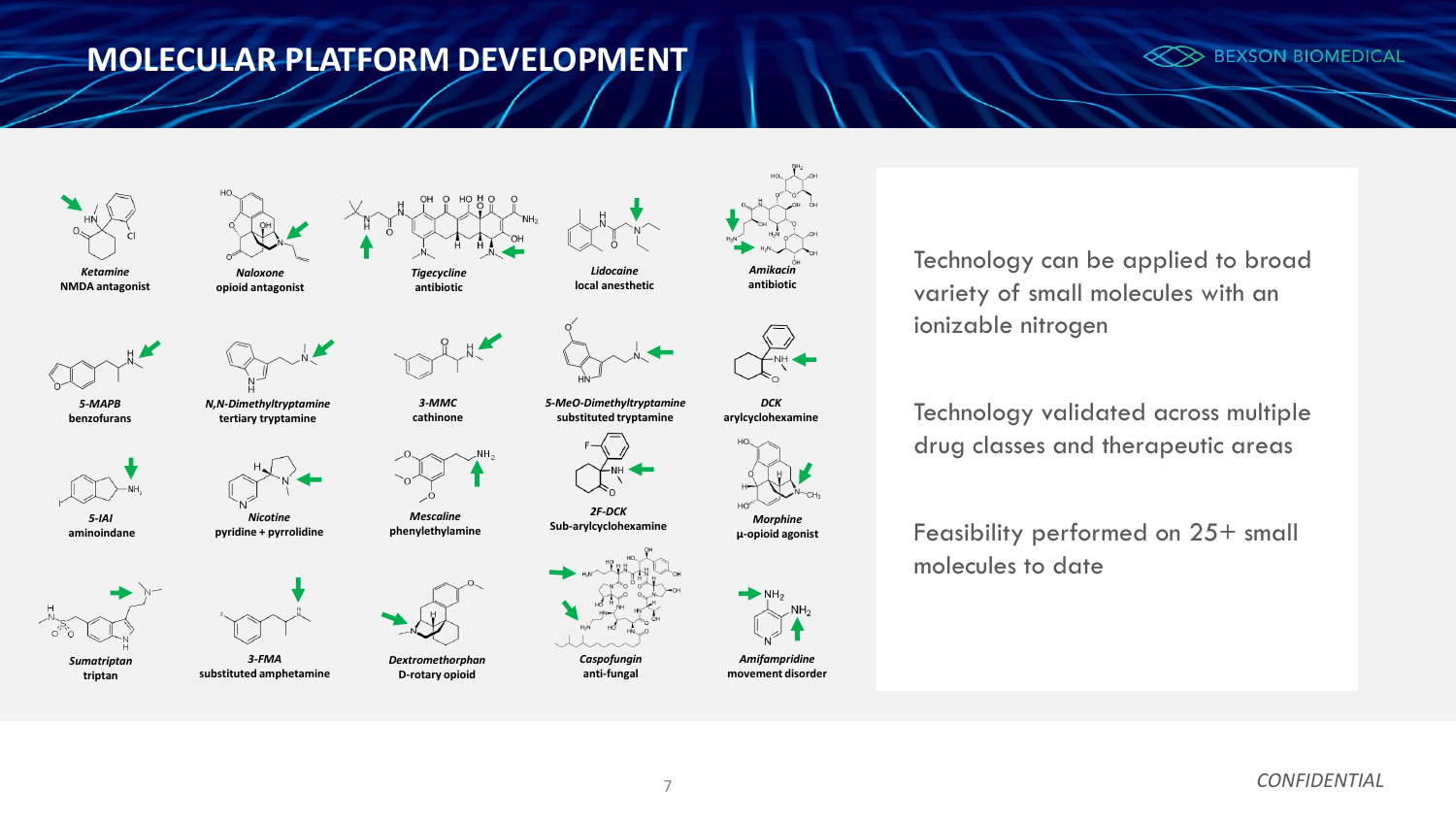#### **PSYCHEDELIC PLATFORM**



**Psychedelics & Empathogens**



Bexson breathes an 18-year IP life-cycle into established safe psychedelics with a long history of human use and safety

Established primary scaffolds validated with Bexson tech, and basis for highly sought analogs.

Bexson tech provides PK control and short times frames for treatment to match medical economics and psych culture

Essentially the entire Shulgin archive of psychedelics and empathogens is in play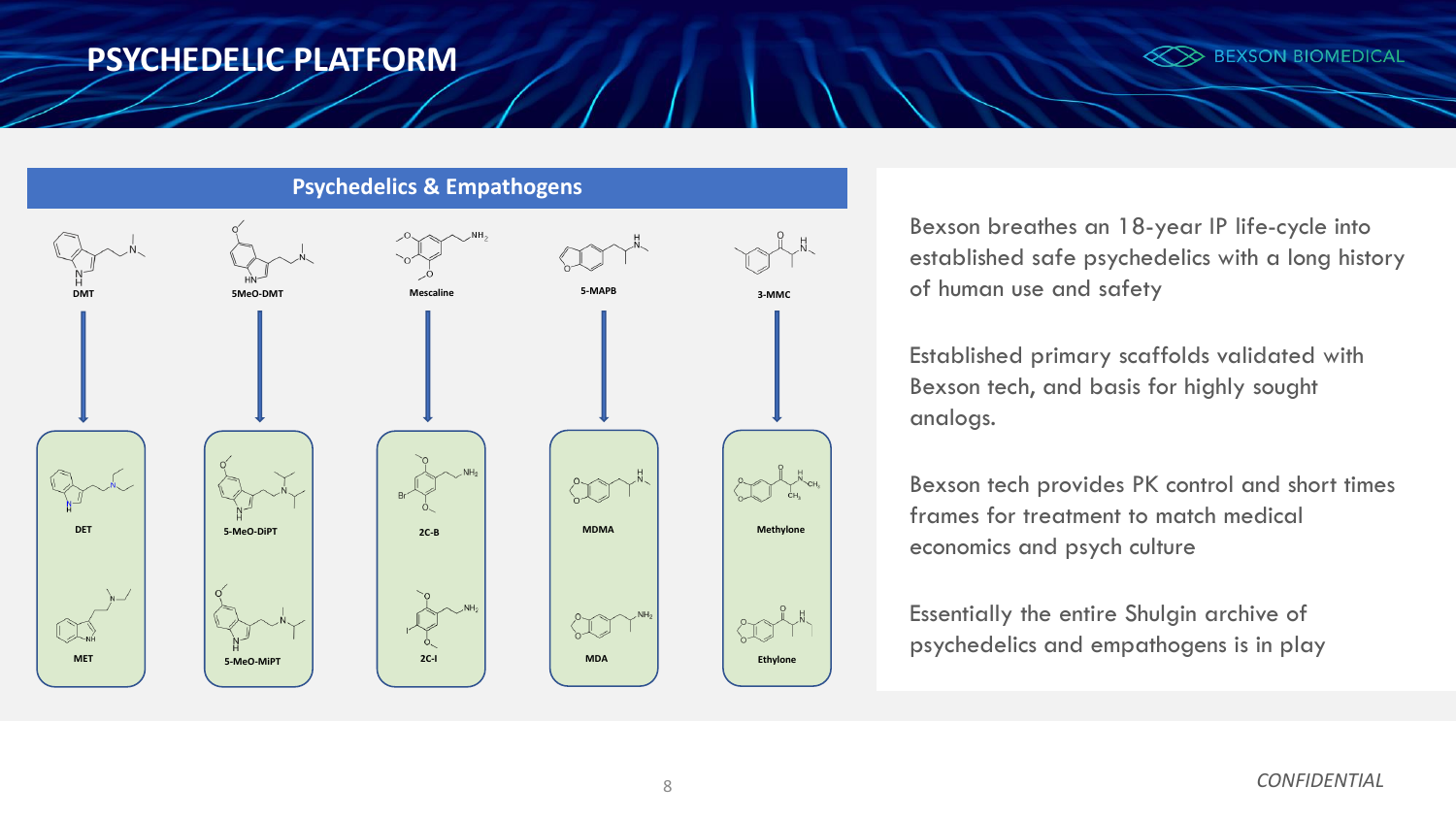#### **LEAD THERAPIES**





#### KETAMINE (BB106)

Ketamine is used for a variety of therapies including the treatment of pain and depression in hospitals and outpatient clinics.

Known safety and efficacy

Short half-life requires kinetic control

**Potential to reduce opioid use**

Established stability with Bexson technology

Large market opportunity and societal need

Addl. development programs - mental health indications



#### FLUMAZENIL (BB206)

Flumazenil injections are indicated for reversal of sedative effects associated with benzodiazepines and overdose.

**No existing treatment solution** for BZP dependence

Short half-life requires kinetic control

Designed as home health solution to alleviate dependence

Significant health crisis in the U.S.



Naloxone is an opioid antagonist used to rapidly reverse opioid overdose.

Significant need for longer-acting product Solves for gaps in current therapeutic solutions Fits Bexson DNA to aid opioid crisis Complimentary to ketamine Bexson' therapies **Accelerated regulatory pathways for product and device**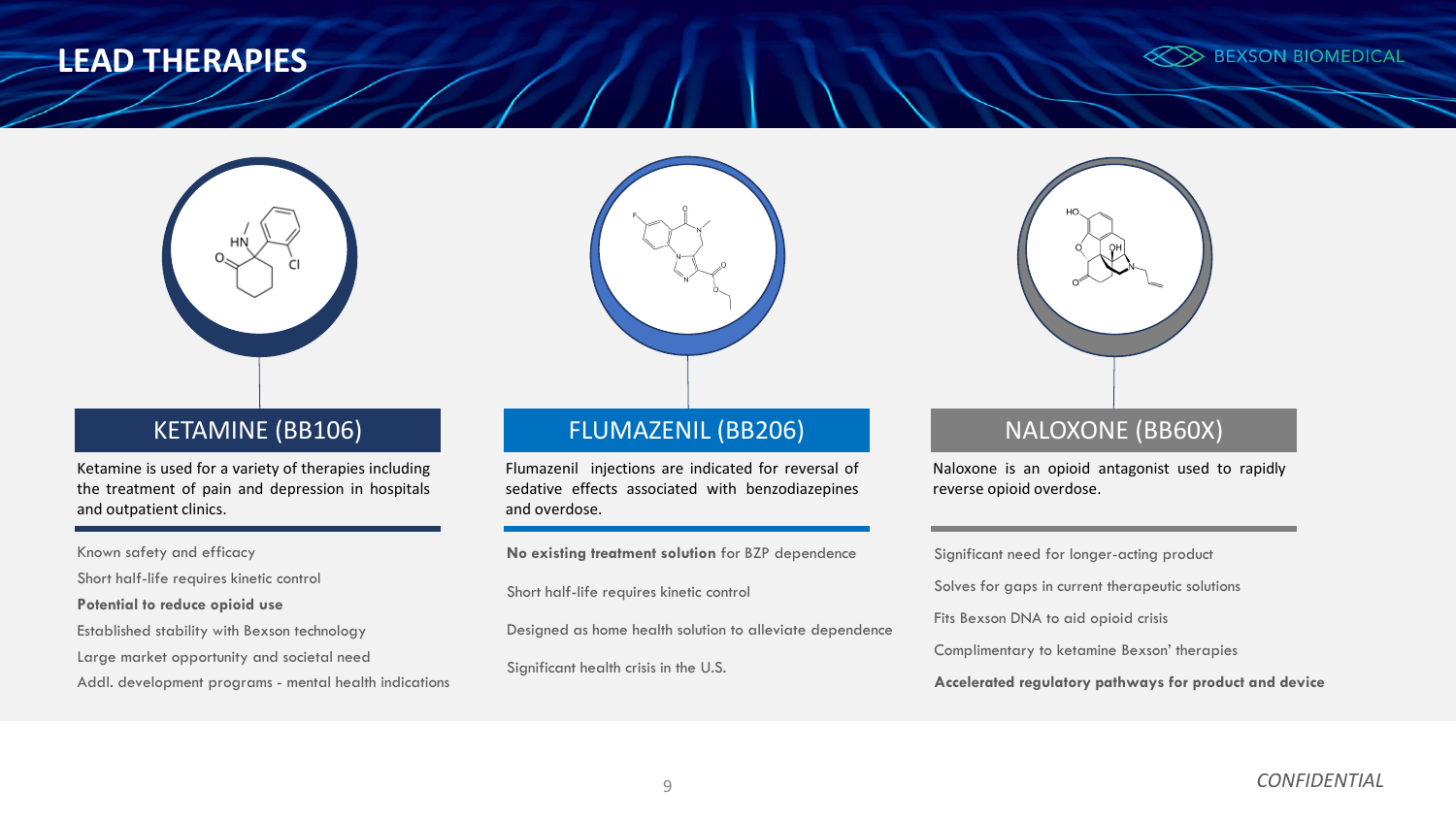## **INVESMENT CONSIDERATIONS**





*(1) Coherent Market Insights, Small Molecules Injectable Drugs Market Report*

*(2) Persistence Market Research* 10